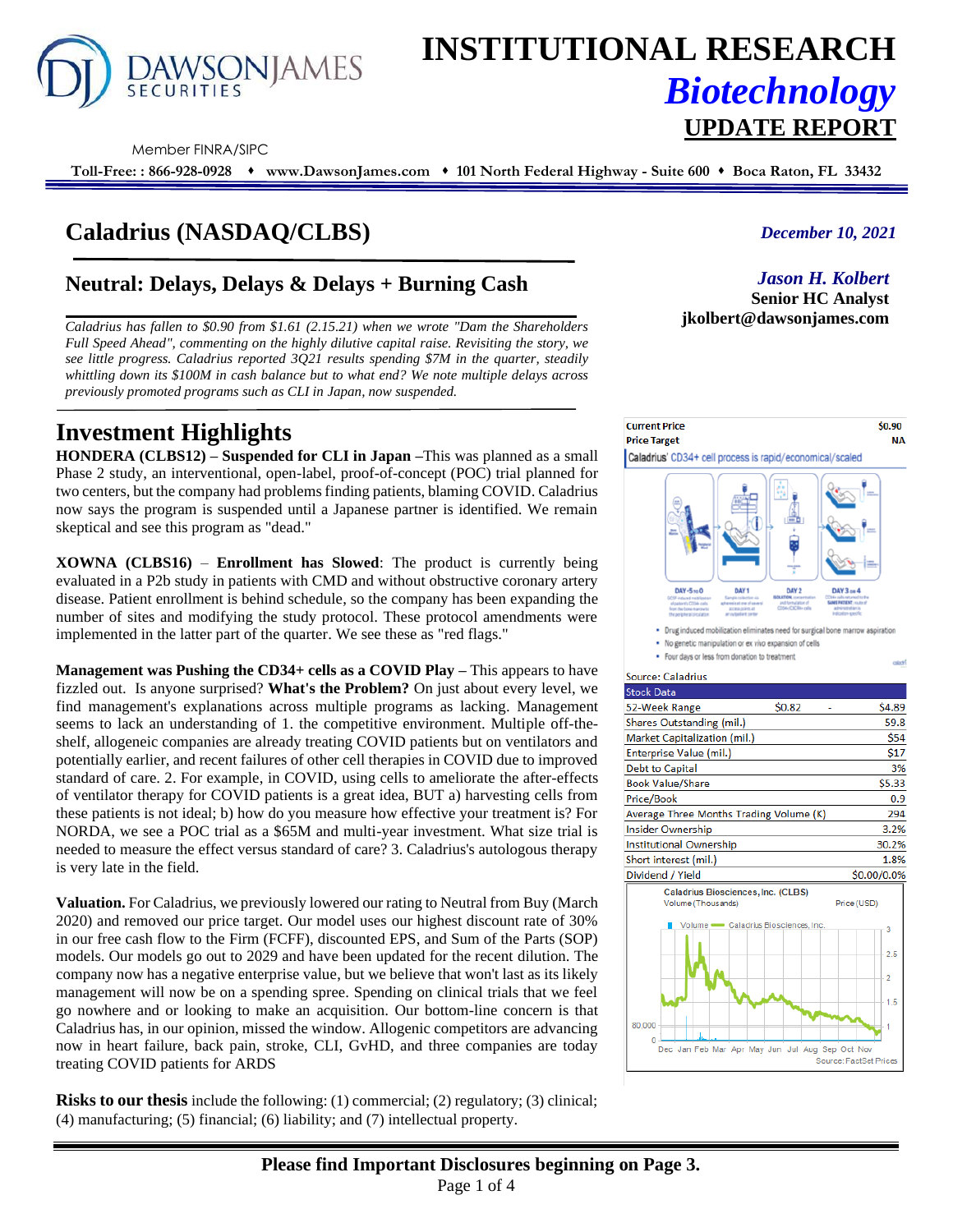

#### **Exhibit 1. Income Statement**

| Caldrius Inc.: Income Statement (\$000)                                        |           |                |           |         |          |         |         |           |           |           |           |           |                          |         |                          |         |
|--------------------------------------------------------------------------------|-----------|----------------|-----------|---------|----------|---------|---------|-----------|-----------|-----------|-----------|-----------|--------------------------|---------|--------------------------|---------|
| <b>YE December 31</b>                                                          | 2018A     | 2019A          | 2020E     | 1Q21A   | 2Q21A    | 3Q21A   | 4Q21E   | 2021E     | 2022E     | 2023E     | 2024E     | 2025E     | 2026E                    | 2027E   | 2028E                    | 2029E   |
| <b>Product sales</b>                                                           |           |                |           |         |          |         |         |           |           |           |           |           |                          |         |                          |         |
| Cell Therapy - CLI Japan                                                       |           |                |           |         |          |         |         |           |           | 1,929     | 3,859     | 5,673     | 7,413                    | 9.082   | 8,901                    | 8,724   |
| Cell Therapy - CLI USA                                                         |           |                |           |         |          |         |         |           |           |           |           |           |                          |         |                          |         |
| Cell Therapy - CLI Europe                                                      |           |                |           |         |          |         |         |           |           | $\sim$    |           |           | $\overline{\phantom{a}}$ | $\sim$  | $\overline{\phantom{a}}$ |         |
| Cell Therapy - Coronary Microvascular Dysfunction USA                          |           |                |           |         |          |         |         |           |           | $\sim$    | ٠         |           | 70,484                   | 366,692 | 457,853                  | 476,397 |
| Cell Therapy - Coronary Microvascular Dysfunction Europe                       |           |                |           |         |          |         |         |           |           |           |           |           | 48,914                   | 101,790 | 158,869                  | 275,507 |
| Cell Therapy - Coronary Microvascular Dysfunction Japan                        |           |                |           |         |          |         |         |           |           |           |           |           |                          | ۰.      | $\overline{\phantom{a}}$ |         |
| Cell Therapy - No Option Refractory Disabling Angina (NORDA) USA               |           |                |           |         |          |         |         |           |           |           |           |           | 9,171                    | 28,629  | 59,576                   | 61,989  |
| Cell Therapy - No Option Refractory Disabling Angina (NORDA) Europe            |           |                |           |         |          |         |         |           |           |           |           |           | 3,151                    | 6,493   | 10,033                   | 17,227  |
| Cell Therapy - No Option Refractory Disabling Angina (NORDA) Japan             |           |                |           |         |          |         |         |           |           |           |           |           |                          |         |                          |         |
| <b>Total Product Sales</b>                                                     | х.        | <b>Section</b> | х.        |         |          |         | х.      | п.        | ÷.        | 1.929     | 3.859     | 5.673     | 139.133                  | 512.686 | 695.233                  | 839.843 |
| <b>Expenses</b>                                                                |           |                |           |         |          |         |         |           |           |           |           |           |                          |         |                          |         |
| Cost of Goods Sold - Products                                                  |           |                |           |         |          |         | $\sim$  |           |           | 637       | 1,158     | 1,815     | 43,131                   | 153,806 | 201,617                  | 235,156 |
| % COGS (of product revenues)                                                   |           |                |           | 35%     | 35%      | 35%     | 35%     | #DIV/0    | #DIV/0    | 33%       | 30%       | 32%       | 319                      | 309     | 29%                      | 28%     |
| <b>Research and Development</b>                                                | 7,594     | 10,797         | 14,000    | 5,076   | 4,329    | 4,125   | 4,760   | 17,000    | 18,700    | 21,000    | 23,100    | 25,410    | 27,951                   | 30,746  | 33,821                   | 37,203  |
| <b>%R&amp;D</b>                                                                |           |                |           |         |          |         |         |           |           | 10889     | 5999      | 448%      | 3779                     | 3399    | 380%                     | 426%    |
| General and Administrative                                                     | 9,393     | 9,296          | 10,226    | 3,010   | 2,818    | 2,843   | 3,149   | 11,248    | 12,373    | 18,000    | 25,000    | 27,500    | 34,000                   | 40,000  | 44,000                   | 48,400  |
| %SG&A                                                                          |           |                |           |         |          |         |         |           |           | 9339      | 648       | 485%      | 4599                     | 440%    | 494%                     | 555%    |
| <b>Total expenses</b>                                                          | 16.987    | 20.093         | 20.482    | 8.086   | 7.147    | 6.968   | 7,909   | 30,110    | 31,073    | 39,637    | 49.258    | 54.725    | 105,082                  | 224.552 | 279,438                  | 320,759 |
| Operating Income (Loss)                                                        | (16, 987) | (20,093)       | (20, 482) | (8,086) | (7, 147) | (6,968) | (7,909) | (30, 110) | (31, 073) | (37, 707) | (45, 399) | (49, 053) | 34,051                   | 288,134 | 415,795                  | 519,084 |
|                                                                                |           |                |           |         |          |         |         |           |           |           |           |           |                          |         |                          |         |
| Other expense                                                                  | 824       | 740            | 143       | 23      | 47       | 41      | 41      | 152       | 799       | 799       | 799       | 799       | 799                      | 799     | 799                      | 799     |
| Interest expense                                                               | (5)       | (0)            | (0)       |         | (90)     | (0)     | (0)     | (90)      | (5)       | (5)       | (5)       | (5)       | (5)                      | (5)     | (5)                      | (5)     |
| <b>Total other income</b>                                                      | 819       | 740            | 143       | 23      | (43)     | 41      | 41      | 62        | 793       | 793       | 793       | 793       | 793                      | 793     | 793                      | 793     |
| <b>Pretax Income</b>                                                           | (16, 168) | (19, 353)      | (20, 340) | (8,063) | (7, 190) | (6.927) | (7,869) | (30, 049) | (30.280)  | (36,914)  | (44, 606) | (48.259)  | 34.844                   | 288.927 | 416.588                  | 519,878 |
| Income Tax Benefit (Provision)                                                 |           |                | (10, 872) |         | 1,508    |         |         | 1,508     |           |           |           | (4,826)   | 6,272                    | 57,785  | 104,147                  | 155,963 |
| <b>Tax Rate</b>                                                                |           |                |           |         |          |         |         |           |           |           |           | 10%       | 18%                      | 20%     | 25%                      | 30%     |
| Less: Loss from continuing operations attributable to noncontrolling interests |           | (9)            |           |         |          |         |         |           |           |           |           |           |                          |         |                          |         |
| <b>GAAP Net Income (loss)</b>                                                  | (16, 168) | (19, 362)      | (9,468)   | (8,063) | (5.682)  | (6,927) | (7,869) | (31, 557) | (30.280)  | (36,914)  | (44, 606) | (43.433)  | 28.572                   | 231,142 | 312,441                  | 363.915 |
|                                                                                |           |                |           |         |          |         |         |           |           |           |           |           |                          |         |                          |         |
| <b>GAAP-EPS</b>                                                                | (1.67)    | (1.87)         | (0.45)    | (0.19)  | (0.10)   | (0.12)  | (0.13)  | (0.53)    | (0.51)    | (0.61)    | (0.74)    | (0.80)    | 0.47                     | 3.79    | 5.10                     | 5.91    |
| GAAP EPS (dil)                                                                 | (1.67)    | (1.88)         | (0.40)    | (0.19)  | (0.10)   | (0.12)  | (0.07)  | (0.47)    | (0.25)    | (0.30)    | (0.36)    | (0.35)    | 0.22                     | 1.79    | 2.39                     | 2.75    |
| Wgtd Avg Shrs (Bas) - '000s                                                    | 9.689     | 10.323         | 16,497    | 42,117  | 59.510   | 59,614  | 59,674  | 55,229    | 59.823    | 60,063    | 60,303    | 60,545    | 60,787                   | 61,031  | 61,275                   | 61,521  |
| Watd Ava Shrs (Dil) - '000s                                                    | 9.689     | 10.323         | 17.747    | 42.117  | 59.510   | 59.614  | 119.347 | 70.147    | 120.722   | 122.295   | 123.889   | 125.504   | 127.139                  | 128,796 | 130.475                  | 132.175 |

*Source: Dawson James estimates, company reports*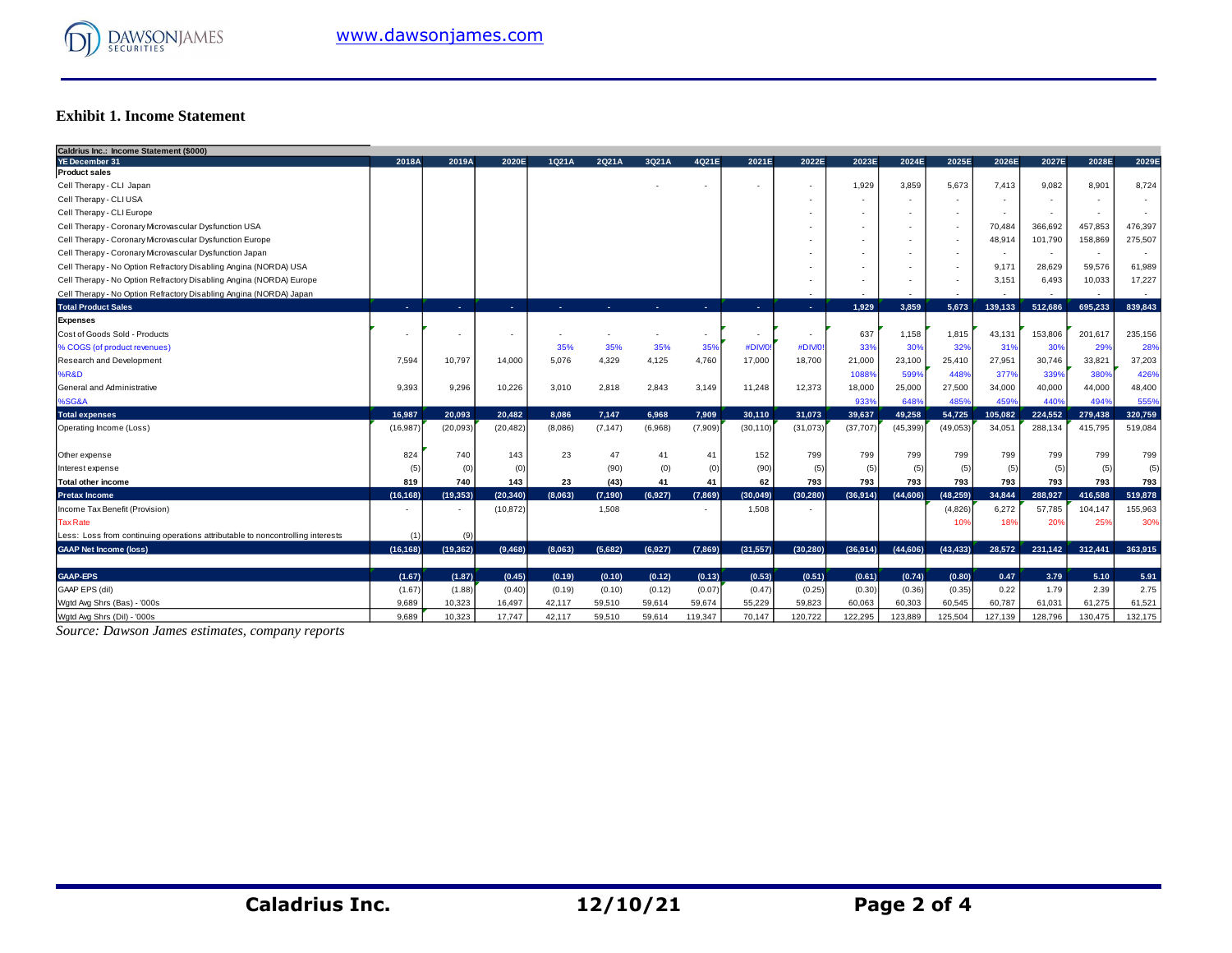#### **Important Disclosures: Other Companies Mentioned in this Report:**

#### **Price Chart:**



#### Price target and rating changes over the past three years:

- Initiated Buy February 27, 2019 Price Target \$7.0 Update – Buy – May 23, 2019 – Price Target \$7.0 Update – Buy – June 4, 2019 – Price Target \$7.0 Update – Buy – July 15, 2019 – Price Target  $$7.0$ Update – Buy – August 12, 2019 – Price Target \$7.0 Update – Buy – November 7, 2019 – Price Target \$7.0 Update – Buy – November 18, 2019 – Price Target \$7.0 Update – Buy – March 6, 2020 – Price Target \$7.0 Rating Change – Neutral – March 18, 2020 Price Target NA Update – Neutral – November 6, 2020 Price Target NA Update – Neutral – November 19, 2020 Price Target NA Update – Neutral – February 15, 2021- Price Target NA
- Update Neutral December 10, 2021- Price Target NA

Dawson James Securities, Inc. (the "Firm") is a member of the Financial Industry Regulatory Authority ("FINRA") and the Securities Investor Protection Corporation ("SIPC").

The Firm does not make a market in the securities of the subject company(s). The Firm has NOT engaged in investment banking relationships with CLBS in the prior twelve months, as a manager or co-manager of a public offering and has NOT received compensation resulting from those relationships. The Firm may seek compensation for investment banking services in the future from the subject company(s). The Firm has NOT received other compensation from the subject company(s) in the last 12 months for services unrelated to managing or co-managing of a public offering.

Neither the research analyst(s) whose name appears on this report nor any member of his (their) household is an officer, director or advisory board member of these companies. The Firm and/or its directors and employees may own securities of the company(s) in this report and may increase or decrease holdings in the future. As of November 30, 2021, the Firm as a whole did not beneficially own 1% or more of any class of common equity securities of the subject company(s) of this report. The Firm, its officers, directors, analysts, or employees may affect transactions in and have long or short positions in the securities (or options or warrants related to those securities) of the company(s) subject to this report. The Firm may affect transactions as principal or agent in those securities.

Analysts receive no direct compensation in connection with the Firm's investment banking business. All Firm employees, including the analyst(s) responsible for preparing this report, may be eligible to receive non-product or service-specific monetary bonus compensation that is based upon various factors, including total revenues of the Firm and its affiliates as well as a portion of the proceeds from a broad pool of investment vehicles consisting of components of the compensation generated by investment banking activities, including but not limited to shares of stock and/or warrants, which may or may not include the securities referenced in this report.